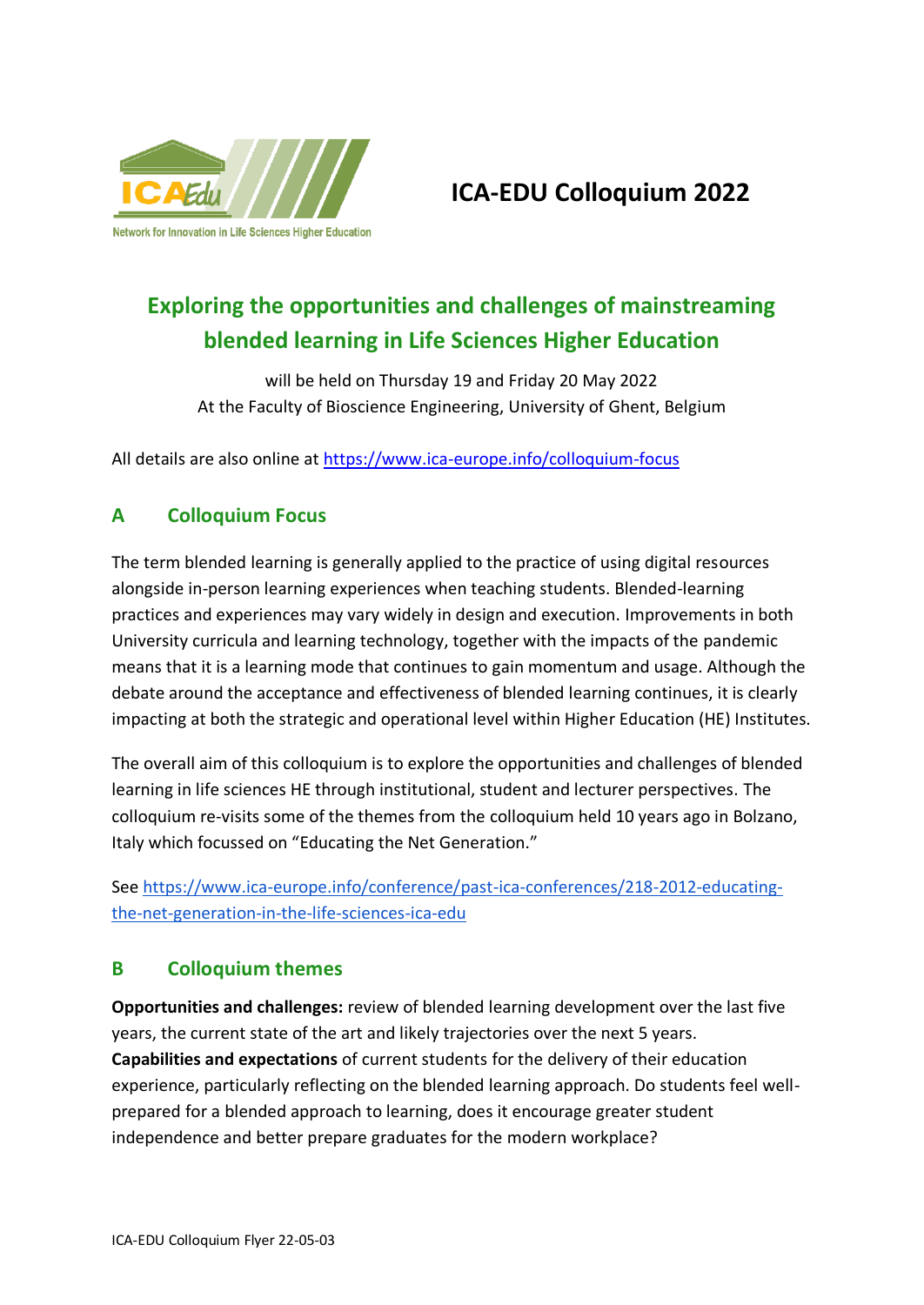**Plenary:** What are the characteristics of robust yet flexible blended approaches in terms of university/faculty strategy and curricula practice for on campus students?

## **C Expected Outcomes:**

participants will:

- 1) reflect on the opportunities and challenges that the wide-scale adoption of blended learning has highlighted
- 2) evaluate the capabilities, expectations/hopes of and impact on students and staff as the "blended model" evolves in the post COVID era.
- 3) discuss examples of blended approaches in education practice and the potential implications [pros and cons] for both students and staff.
- 4) take lessons from the colloquium about blended learning to identify next steps for ICA-EDU and note any personal actions from the meeting.

## **D Target Audience**

The ICA-Edu Colloquium is designed to bring together staff from ICA Member institutions who have a particular interest in developing innovative approaches in teaching and their students learning.

## **E Call for Contributions – short interventions as Case Studies**

**We are calling for Case Study contributions in Sessions 1 and 3, see programme below para F. You are invited** to prepare a 10 minute presentation involving NO MORE than three powerpoint slides. Please submit a brief statement of your intervention to Simon Heath at [ICASecretariat@ica-europe.org](mailto:ICASecretariat@ica-europe.org) by the Tuesday 30 April. You may also prepare a poster to be displayed and discussed throughout the Colloquium. A selection of 4 Case Studies for each session will be selected from those submitted before the deadline.

# **Session 1 Case Studies: Opportunities and challenges experienced**

**Please describe a learning intervention involving blended learning experience for students who are physically located at the university. Ideally you will be able to provide an evaluation of the blended learning intervention**

**Your case study may involve one or more of**: videoing lectures , knowledge clips, MOOCs, flipped classroom & learning paths, IT voting systems & apps for interactive (online) teaching, coffee shop/stop activities, social media to support educational activities, online assessment & online exam proctoring, dealing with online resource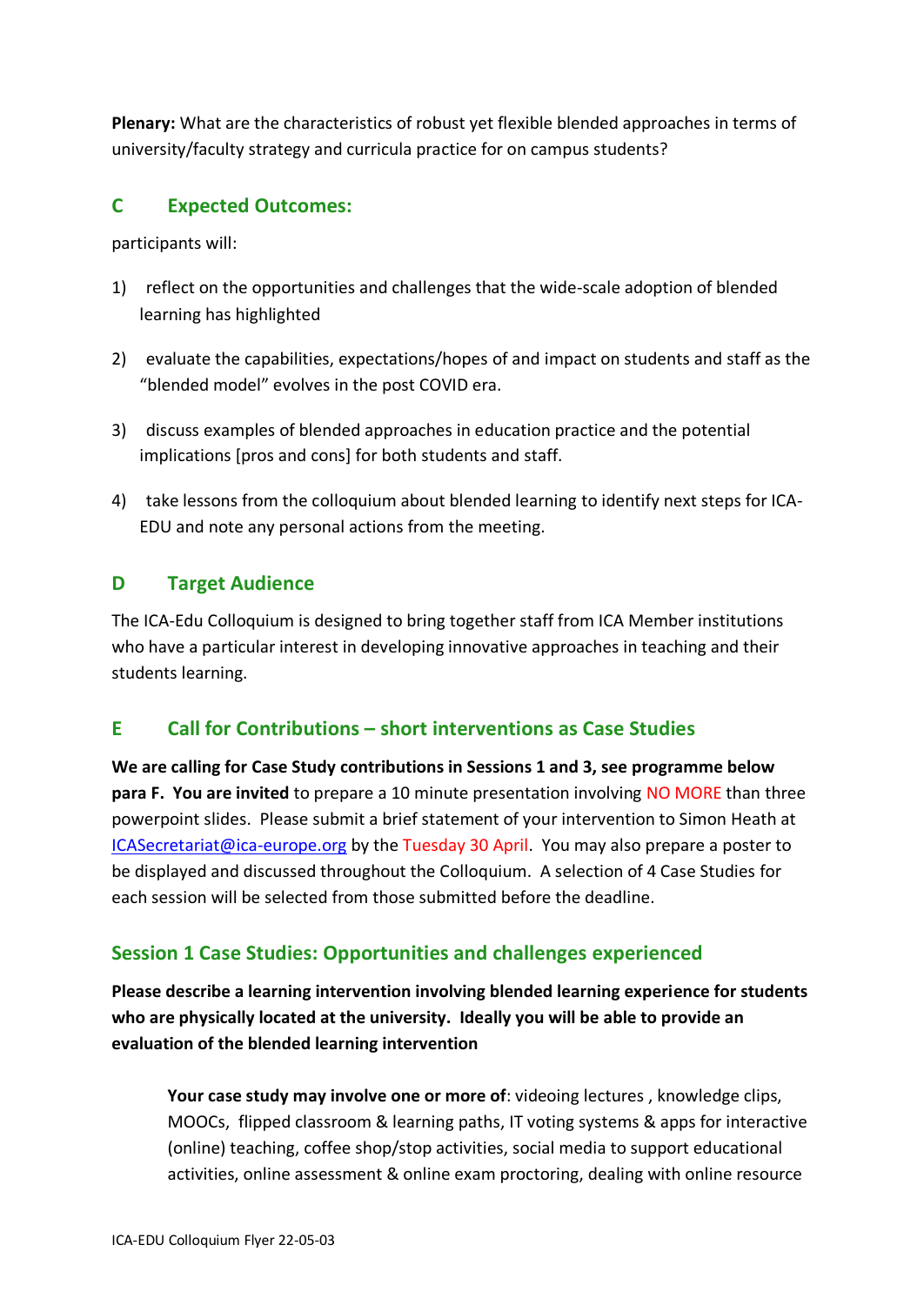use and validation , tools to detect plagiarism, international engagement by students focusing on a particular topic - virtual internationalisation, collaborative online interactive learning, virtual summer schools, virtual field work, virtual science labs.

# **Session 3 Case studies of university/faculty approaches to mainstreaming blended learning strategies**

### **F Overview of the Programme**

The Colloquium is structured around three sessions. In each session there will be keynote presentation(s), selected case study interventions by the Colloquium delegates, followed by small roundtable discussion groups with report back to the whole Colloquium.

### **G Colloquium Programme**

#### **WEDNESDAY 18 May**

20.00 **Reception and Walking Dinner, Klein Turkije 20, Ghent**,

#### **THURSDAY 19 May**

**Session 1: Opportunities and challenges: review of blended learning development over the last five years, the current state of the art and likely trajectories over the next 5 years.**

- 9.00 **Welcome and setting the aims of the Colloquium** Julian Park, Chair of ICA-Edu and University of Reading
- 9.10 **Keynote: Reflection of the developments since the [ICA-Edu Colloquium in](https://www.ica-europe.info/conference/past-ica-conferences/218-2012-educating-the-net-generation-in-the-life-sciences-ica-edu)  [Bolzano in 2012](https://www.ica-europe.info/conference/past-ica-conferences/218-2012-educating-the-net-generation-in-the-life-sciences-ica-edu)**: Barbara Hinterstoisser, University of Natural Resources and Life Sciences, Vienna (BOKU), AT.
- 9.30 **Keynote: Current state of the art – benefiting from the learning and teaching behaviours in the pandemic** Lawrie Phipps, Jisc & Keele Institute for Innovation and Teaching Excellence(KIITE), UK
- 10.15 *Coffee break*
- 10.45 **Four offered Case studies of blended learning interventions in curricula**
- 11.45 Discussion Groups
- 12.30 Report back
- 13.00 *Lunch*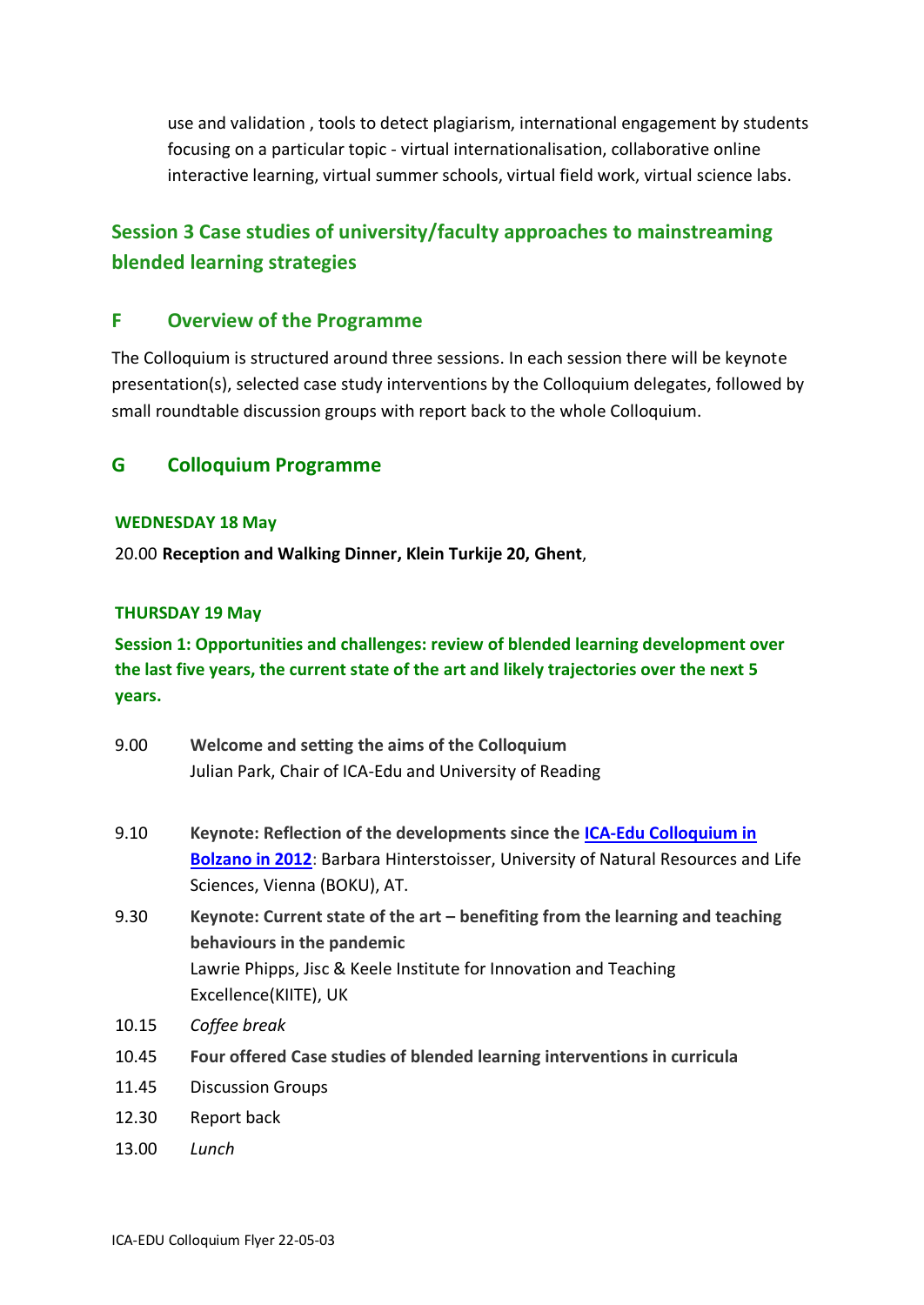**Session 2: The capabilities and expectations of current students for the delivery of their education experience, particularly reflecting on the blended learning approach. Do students feel well-prepared for a blended approach to learning, does it encourage greater student independence and better prepare graduates for the modern workplace?**

- 14.00 **Keynote: The student experience of and views of blended going forward** Jana Dutordoir, The International Association of Students in Agricultural and Related Sciences (IAAS) & University of Ghent.
- 14.35 **Keynote: Does the student experience of the blended learning environment match employer expectations for working in the digital world?** Keynote TBC
- 15.10 *Coffee break*
- 15.40 **Discussion Groups**
- 16.30 **Report back**
- 17.00 **Closure**
- 17.15 **ICA-Edu General Assembly**
- 20.00 **Colloquium Dinner, De Abt, Lange Kruisstraat 4, Ghent**

#### **FRIDAY 20 May**

#### **Session 3: What are the characteristics of robust yet flexible blended approaches in terms of university/faculty strategy and curricula practice for on campus students?**

### 8.30 **Keynote: Strategic development of the Blended learning approach at the institutional level**

Tammy Schellens, Department of Educational Studies, Faculty of Psychology and Educational Sciences , Ghent University, BE

9.00 **Keynote Staff development needs to fully benefit students using the blended learning experience,** 

Liisa Myyry, Centre for University Teaching and Learning, University of Helsinki, FI

- 9.30 **Four Case studies of university/faculty approaches to mainstreaming blended learning strategies**
- 10.30 *Coffee break*
- 11.00 **Discussion groups**
- 11.45 **Report Back**
- 12.00 **Action Planning related to blended learning – delegates individual plans in relation to blended learning & next steps for ICA-Edu**
- 12.15 **Closure of ICA-Edu Colloquium**
- 12.30 **Plenary Session Report back from ICA-Edu, ICA-Edu SIG and the ICA CoP**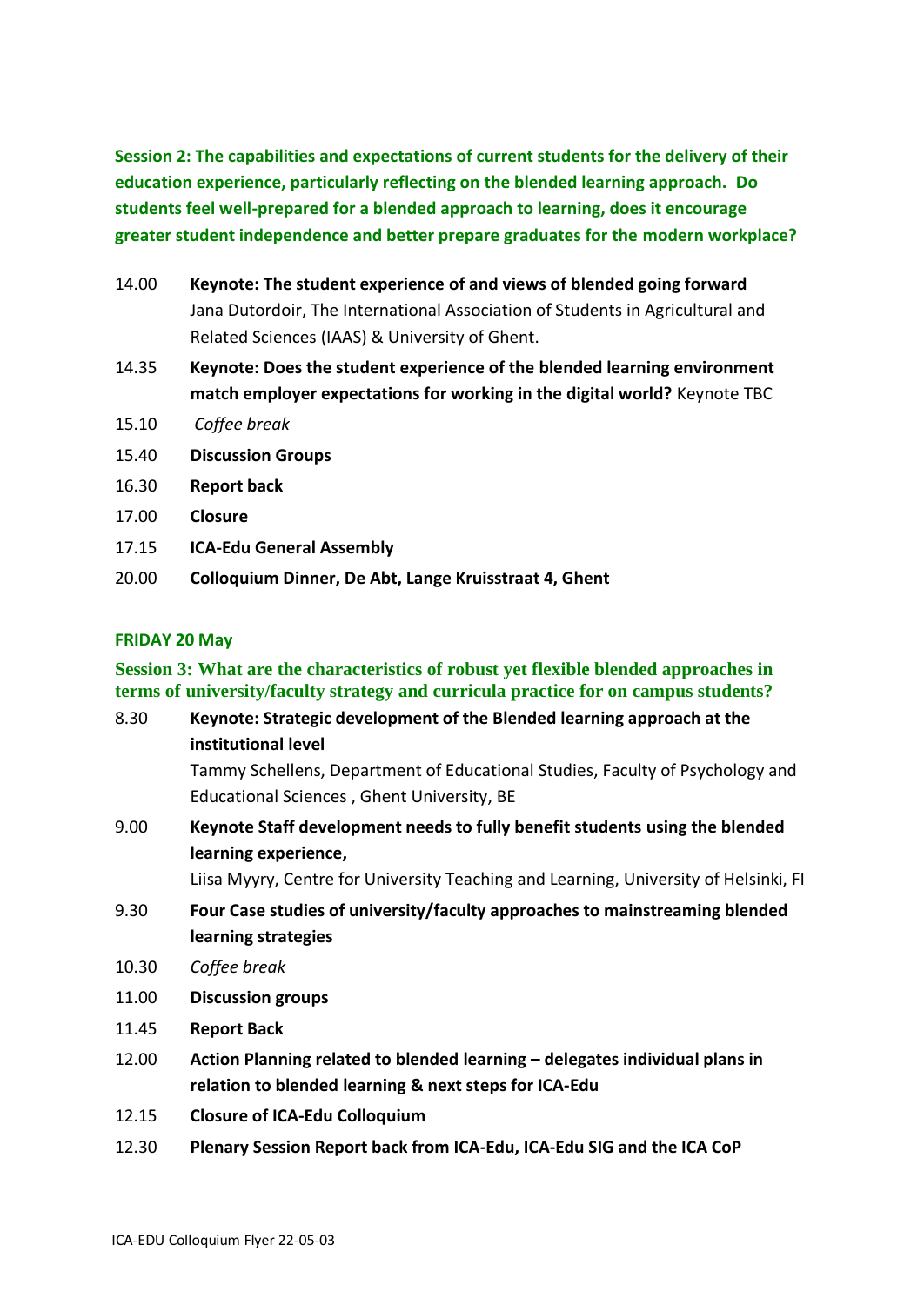#### 13.00 *Lunch and depart*

15.30 – **Guided tour of Ghent (1.5 hours by the Tourist Office guide) followed by beer** 

18.00 **tasting. This activity requires an extra registration fee on the registration form.**

#### **H Registration**

Please complete the online [Registration form](https://goo.gl/forms/d4BjZlCbkPUQiOUY2) at<https://forms.gle/tdQ8NVbBNruFirjH7> Please also note it is also possible to register for the ICA-Edu Special Interests Group Colloquium on Wednesday 18 May *Putting Assessment of Sustainable Entrepreneurship Education in the Spotlight* see [here](https://www.ica-europe.info/conference/ica-edu-sig-colloquium-entrepreneurship-education)

#### **Registration fee:**

275 € for delegates from [ICA-member Institutions](file:///C:/Users/Utilisateur/Documents/Simon/ica/ICA%20Standing%20Committees/ICA-Edu%20Network/ICA-Edu%202022%20Colloquium/Progarmme%20planning%20ICA-Edu/index.php%3foption=com_content&view=article&id=169:ica-member-institutions&catid=115:organisation&Itemid=212) and members of ICA's Standing **[Committees](file:///C:/Users/Utilisateur/Documents/Simon/ica/ICA%20Standing%20Committees/ICA-Edu%20Network/ICA-Edu%202022%20Colloquium/Progarmme%20planning%20ICA-Edu/index.php%3foption=com_content&view=article&id=143:ica-standing-committees&catid=35:standing-committees)** 

325 € for delegates from non ICA-Member Institutions

**Registration fee includes:** Welcome Reception and Walking dinner, 2 lunches, Colloquium dinner, and tea/coffee breaks during the Colloquium

#### **Registration deadline 4 May 2022**

• The date of your registration fee payment will be considered as the date of your registration • After registration an invoice will be sent by e-mail (.pdf file) by the ICA Secretariat. Please note we do not accept Credit Card payments

• Accommodation is not included in the registration fee - [book your accommodation here](https://www.ica-europe.info/select-your-hotel)

Please make your registration fee payment to

| Bank:                                                                                  | KBC                                             |
|----------------------------------------------------------------------------------------|-------------------------------------------------|
| <b>Address of Bank:</b>                                                                | Brugsesteenweg 513, B-9030 Mariakerke (Belgium) |
| Swift code:                                                                            | <b>KREDBEBB</b>                                 |
| IBAN:                                                                                  | BE41 7370 3345 2010                             |
| Beneficiary:                                                                           | ICA                                             |
| Reference:                                                                             | <your family="" name=""> ICA-Edu 2022</your>    |
| VAT: BE 0461 925 876                                                                   |                                                 |
| ICA Registered address: Marcus Van Vaernewijckstraat 21, 9030 Gent-Mariakerke, Belgium |                                                 |

## **Cancellation policy**

If you wish to cancel your registration a full refund will be made of the amount of the Registration Fee if the ICA Secretariat is notified before 1 May 2022 **and the Secretariat has acknowledged your cancellation.** From the 1 May 2022 the registration fee will not be refunded**.** Contact [ICASecretariat@ica-europe.org](mailto:ICASecretariat@ica-europe.org) to cancel your registration.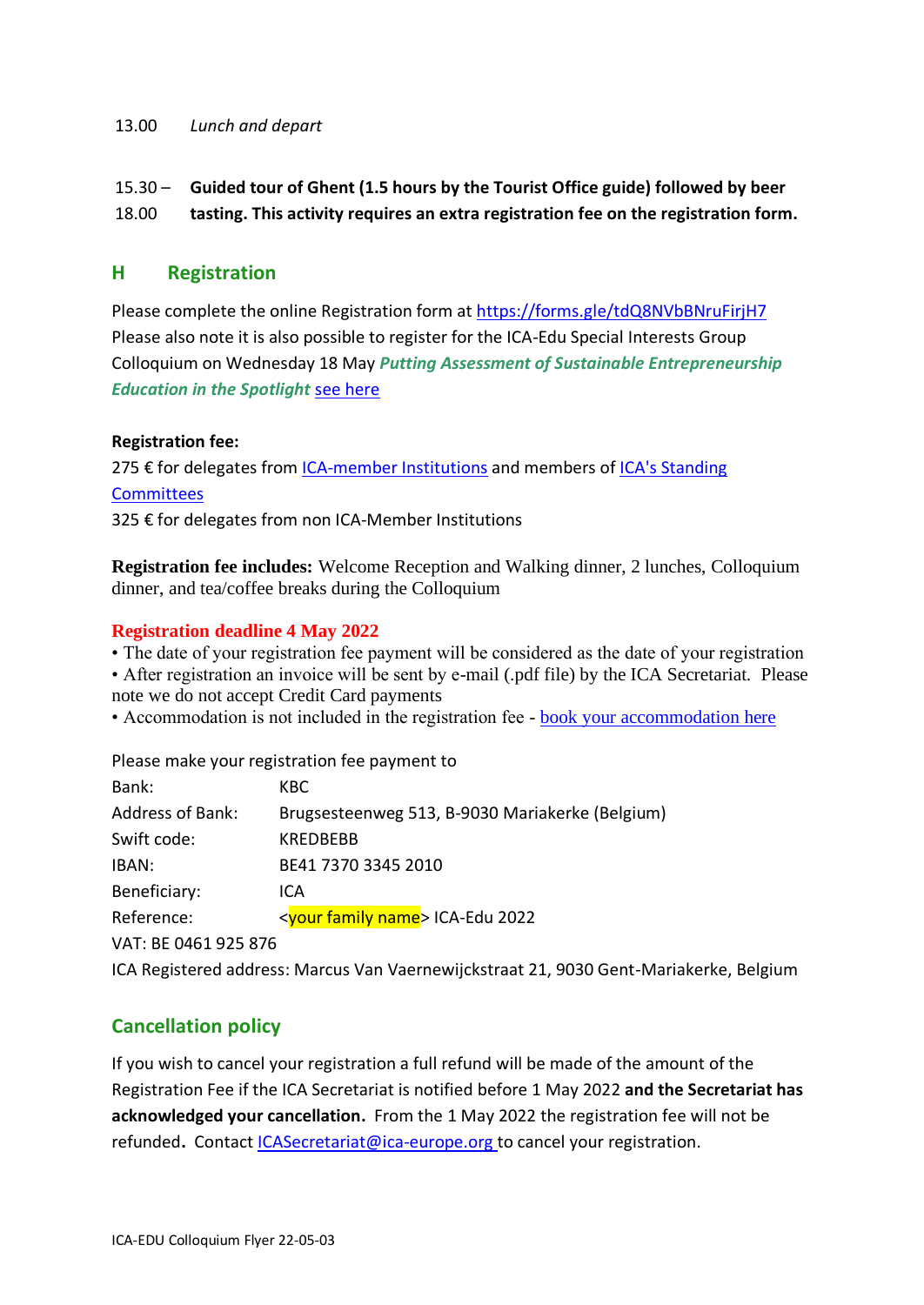# **I Book your hotel accommodation**

Accommodation is not included in the registration fee. All participants are responsible for booking their accommodation and these deals have been secured for you at hotels in Ghent.

### **IBIS GENT KATHEDRAAL** <https://all.accor.com/hotel/0961/index.en.shtml>

The following is reserved until 1 April with breakfast and includes city tax

- o Single room: €114 per room per night
- o Double/ Twin room: €129 per room per night

Email your reservation to Sveinhildur Torfadotti[r H0961-re@accor.com](mailto:H0961-re@accor.com) Booking code ICA2022

### **IBIS GENT OPERA** <https://all.accor.com/hotel/1455/index.en.shtml>

The following is reserved until 19 April with breakfast and includes city tax & services

- o Single room: €104 per room per night
- o Double/ twin room: €122 per room per night

Make your booking by completing the reservation form downloadable from the website

#### **B&B HOTEL GENT CENTRUM** [https://www.hotel-bb.com/nl/hotel/gent-centrum](https://eur03.safelinks.protection.outlook.com/?url=https%3A%2F%2Fwww.hotel-bb.com%2Fnl%2Fhotel%2Fgent-centrum&data=04%7C01%7CJessie.Lefebre%40UGent.be%7C4f5ccf1a710a41fccc7108d9f6a643ca%7Cd7811cdeecef496c8f91a1786241b99c%7C1%7C0%7C637812016220412213%7CUnknown%7CTWFpbGZsb3d8eyJWIjoiMC4wLjAwMDAiLCJQIjoiV2luMzIiLCJBTiI6Ik1haWwiLCJXVCI6Mn0%3D%7C3000&sdata=QS%2B9H%2BjKPlTbdq7XxWePlNEap3K0qUkbciRS4yEiYos%3D&reserved=0)

- Not a fixed price but book through website using the 10% discount code "UGENT0522"
- Breakfast: all you can eat buffet =  $£13$  per person
- City tax: €3 per person per day

## **MONASTERIUM POORTACKERE** [www.monasterium.be](https://eur03.safelinks.protection.outlook.com/?url=http%3A%2F%2Fwww.monasterium.be%2F&data=04%7C01%7Cclues%40abdn.ac.uk%7C93ebaa7c855647c795d208d9e70c36cb%7C8c2b19ad5f9c49d490773ec3cfc52b3f%7C0%7C0%7C637794862060133135%7CUnknown%7CTWFpbGZsb3d8eyJWIjoiMC4wLjAwMDAiLCJQIjoiV2luMzIiLCJBTiI6Ik1haWwiLCJXVCI6Mn0%3D%7C3000&sdata=i%2BeziiQ%2FFeMmDpVd2wV25rKHyQSFHtKeq%2BYKsspp0e8%3D&reserved=0)

The following is reserved until 4 April with breakfast. City tax  $3 \epsilon$  per day not included

- o Single room: €119 per room per night
- o Double room: €134 per room per night

Make you booking through [info@monasterium.be](mailto:info@monasterium.be) quoting: "ICA-CoP conference"

Please be aware that you may achieve better deals online at hotel booking sites.

# **J Conference organising committee**

**Julian Park**, Chair ICA-Edu Executive Committee & Former Pro Vice Chancellor Education and Student Experience, Professor of Agricultural Systems, University of Reading, UK **Teodor Ioan Trasca**, Vice Chair ICA-Edu Executive Committee & Head of the Department of Food Technologies, Banat's University of Agricultural Sciences and Veterinary Medicine ''King Michael I of Romania'' from Timisoara, RO

**Stefano Cesco**, Former Dean, Faculty of Science and Technology, Free University of Bolzano, IT

**Kristina Kljak**, Vice Dean for for International and Interinstitutional Cooperation, Faculty of Agriculture, University of Zagreb, HR

**Marta Mendel**, Vice Rector for International Co-operation, Warsaw University of Life Sciences, PL